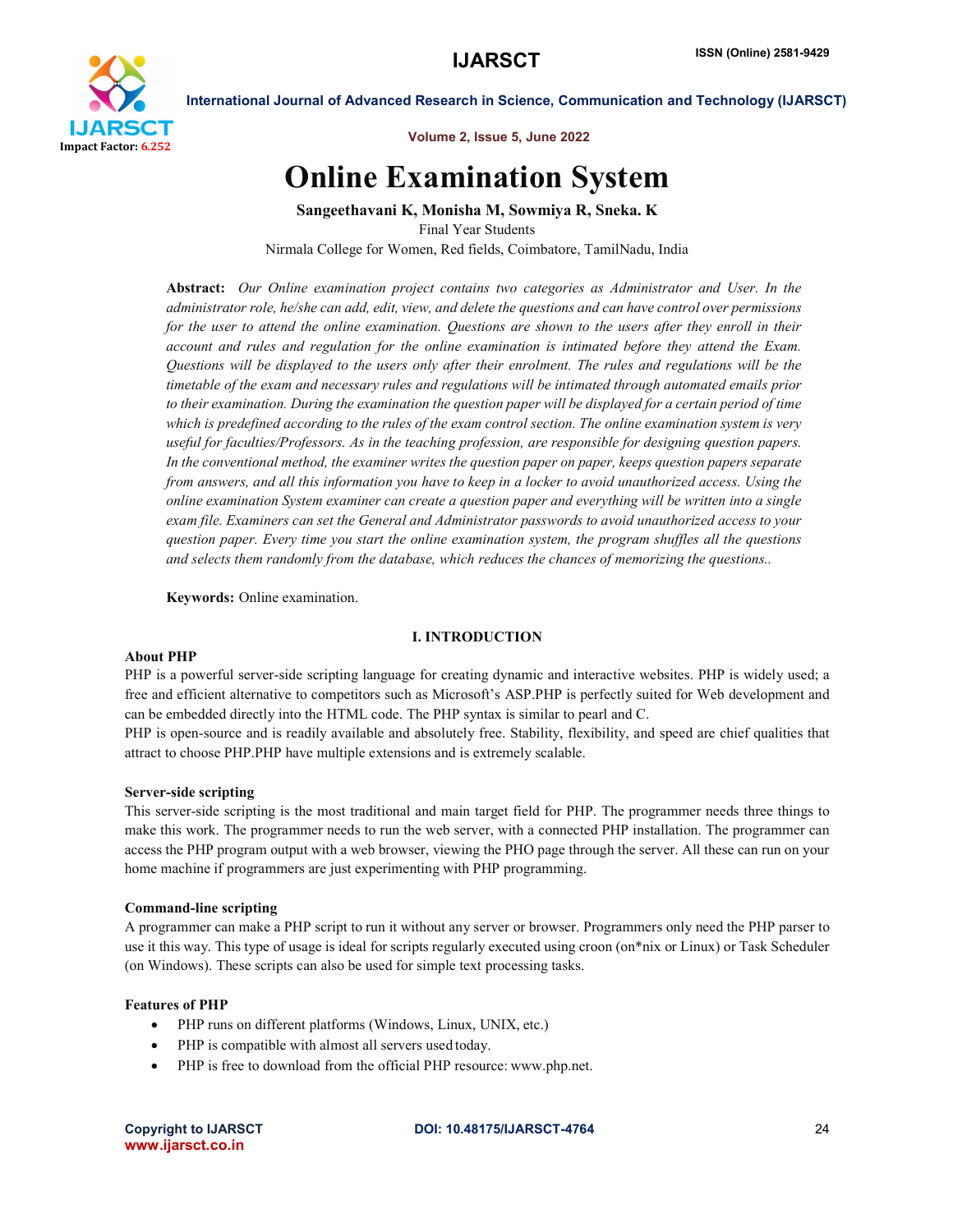

### Volume 2, Issue 5, June 2022

### About MYSQL

MYSQL is an open-source relational database management system (RDBMS) that is developed, distributed, and supported by MYSQL AB. MYSQL is a popular choice of database for use in web applications MYSQL can be scaled by deploying it on more powerful hardware, such as a multi-processor server with gigabytes of memory. MYSQL is easy to use, yet extremely powerful, secure, and scalable. And because of its small size and speed, it is the ideal database solution for Web sites.

### MYSQL is a Database Management System

A database is a structured collection of data. It may be anything from a simple shopping list to a picture gallery or the vast amount of information in a corporate network. To add, access, and process data stored in a computer database we need a database management system such as an MYSQL server. Since computers are very good at handling a large amount of data, database management system plays a central role in computing.

### MYSQL is a Relational Database Management System

A relational database stores separate data in separate tables rather than putting all the data in one big storeroom. This adds speed and flexibility. The SQL part of "MYSQL" stands for "Structured Query Language". SQL is the most common standardized language used to access databases and is defined by the ANSI/ISO SQL standard. The SQL standard has been evolving since 1986 and several versions exist.

### MYSQL Software is Open Source

Open source means that it is possible for anyone to use or modify the software. Anybody can download the MYSQL software using the GPL (GNU General Public License), to define what we may and may not use do with the software.

### MYSQL Server Works in Client/ Server or Embedded Systems

The MYSQL database software is a client/server system that consists of a multi-threaded SQL server that supports different backends, several different client programs and libraries, administrative tools and a wide range of Application Programming Interface(APIs). A large amount of contributed MYSQL software is available:

Modern-day websites seem to be relying more and more on compelling the Structured Query Language is a very popular database language, and its standardization makes it easy to store, update and access data. One of the most powerful SQL servers out there is called MYSQL and surprisingly enough, it's free.

Some of the features of MYSQL include: Handling large databases, in the area of 50,000,000+records. No memory leaks. Tested with a commercial memory leakage detector (purify). A privilege and password system which is very flexible and secure, and which allows host-based verification. Passwords are secure since all password traffic when connecting to the server is encrypted.

### Features of MYSQL

- Client/Server Architecture: MYSQL is a client/server system. There is a database server (MYSQL) and arbitrarily many clients (application programs), which communicate with the server. The clients can run on the same computer as the server or on another computer.
- SQL Compatibility: As before said SQL is a standardized language for querying and updating data and for the administration of a database. Through the configuration setting sol-mode we can make the MYSQL server behave for the most part compatibly with various database systems.
- Stored procedures: Stored procedures (SPs for short) are generally used to simplify steps such as inserting or deleting a data record.
- Triggers: Triggers are SQL commands that are automatically executed by the server in certain database operations INSERT, UPDATE, and DELETE, MYSQL has supported triggers.
- Replication: Replication allows the contents of a database to be copied (replicated) onto a number of computers to increase protection against system and to improve the speed of database queries.
- Platform independence: MYSQL can be executed under a number of operating systems. The most important

www.ijarsct.co.in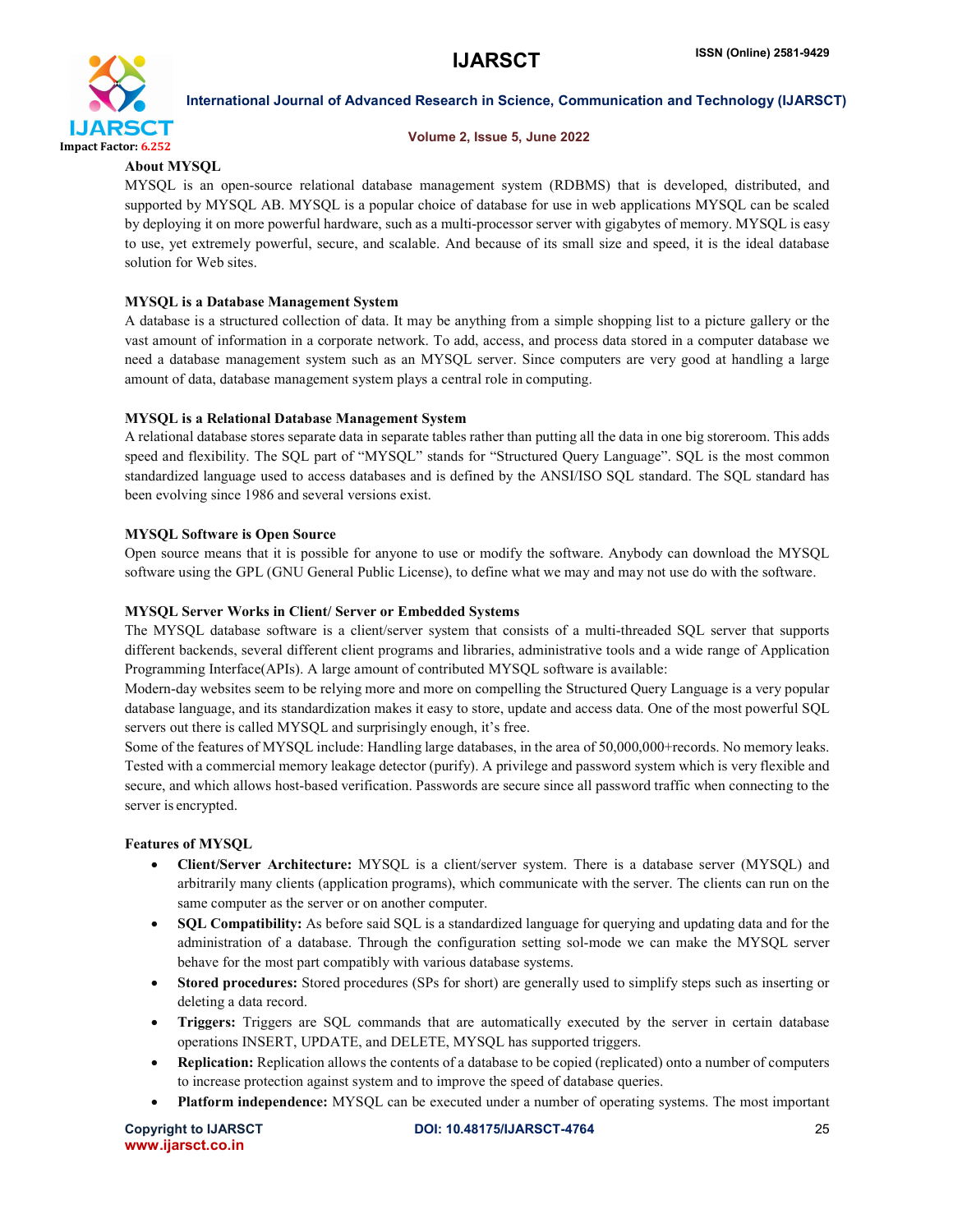

### Volume 2, Issue 5, June 2022

are Apple Macintosh OS X, Linux, Microsoft Windows, and the Unix.

• Speed: MYSQL is considered a very fast database program

### II. SYSTEM ANALYSIS

### 2.1 Existing System

Existing system contains the online examination provider testing software only for selected institution.The results will be displayed online after the valuation.This project also check the grammatical errors throughout the online test,this project will help the examiners to conduct the online test in an efficient manner with minimal wastage of time and papers is the main objects.

### A. Disadvantages

- It stores only student's detail.
- Does not have any essay writing software for online.
- Large time used for storing the all details.
- It is very difficult to analyze the exam manually.
- More no of invigilators are required in case of smart knowledge provider.
- Results are not precise as calculation and evaluations are done manually.
- The chances of question paper leakages are more in current system as compared to proposed system. Result processing takes more time as it is done manually.

### 2.2 Proposed System

The proposed system is specially designed for institutions and minimize the examination process. It used to store the all examination details in the system. The administrator only modify the detail. Full authorization is granted to the administrator or in the institutions. This project contain the two sides for administrator side process and student side process. Administrator process contains the detail about all participant detail for each questions, maintain the selected student list and their mark details. Student side process contain the registration form, login form, aptitude test, essay writing test and technical questions.

### A. Advantages

- Analysis will be very easy in proposed system as it is automated
- Result will be very precise and accurate and will be declared in very short span of time because calculation and evaluations are done by the simulator itself.
- The proposed system is very secure as no chances of leakage of question paper as it is dependent on the administrator only.

## 3.1 Module Description

## Administrator Login

In this module the system maintains the administrator login details. Administrator is overall maintaining the login details and examination details etc. They use unique user name and password. Administrator can only access in this module.

III. PROJECT DESCRIPTION

### Staff Login

Staff login details are maintain the unique user name and password. staff add the different questions in online which like question id, question name, options, type and category etc. staff login is main module of in this project.

### Student Registration

In this module the system maintains the student registration details. It stores student id and password after registration. Student registration is used to store all all student details in online.

www.ijarsct.co.in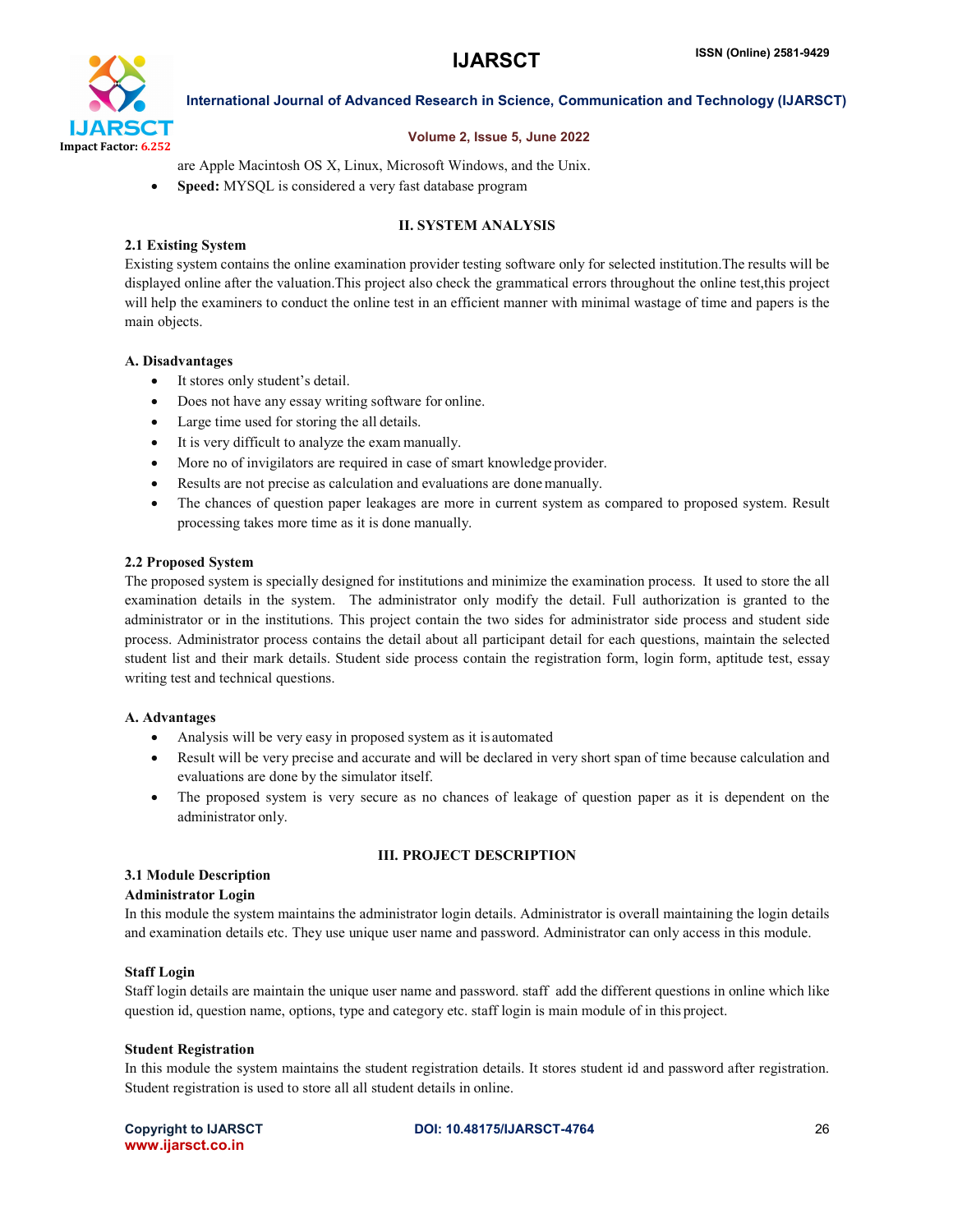

### Volume 2, Issue 5, June 2022

### Student login

Student login details are controlled using unique username and password. It contains login after student registration. The module information is login the each student and enters the ready to answer of online examination system.

### Examination

Students can register the answer for a particular question by select the option given in multiple choice list. This module will also allow the student to appear for the aptitudes, technical, essay writting questions. Though this modules the examination can be submited.

### Result

In this module the results will be announced. In this student can view their results which are uploaded according to the student register id.

### Logout

Once the exam is over the student can logout from the application of online examination system

### IV. SYSTEM DESIGN

### 4.1 Input Design

Input design is the process of converting the user-oriented. Input to a computer based format. The goal of the input design is to make the data entry easier, logical and free error. Errors in the input data are controlled by the input design. The quality of the input determines the quality of the system output.

The entire data entry screen is interactive in nature, so that the user can directly enter into data according to the prompted messages. The users are also can directly enter into data according to the prompted messages. The users are also provided with option of selecting an appropriate input from a list of values. This will reduce the number of error, which are otherwise likely to arise if they were to be entered by the user itself.

### 4.2 Output Design

Output design is very important concept in the computerized system, without reliable output the user may feel the entire system is unnecessary and avoids using it. The proper output design is important in any system and facilitates effective decision-making. The output design of this system includes various reports.

Computer output is the most important and direct source of information the user. Efficient, intelligible output design should improve the system's relationships with the user and help in decision making. A major form of output is the hardcopy from the printer

### 4.3 Database Design

A database should provide integration, Integrity and a data independence table in a database contains information pertaining to a specific entity. To maintain the tables in an effective way, it should be normalized to ensure that the number of tables does not exceed the optimum level unless it is mandatory.

To prevent unauthorized access, security measures have been provided. This may prevent unauthorized persons using data that is private. The normalization techniques have been used to design the table such that the use of all the tables is made easy

### V. SYSTEM IMPLEMENTATION

Implementation is the stage in the project where the theoretical design is turned into a working system and is giving confidence on the new system for the users that it will work efficiently and effectively. It involves careful planning, investigation of the current system and its constraints on implementation, design of methods to achieve the change over, an evaluation of change over methods. Apart from planning major task of preparing the implementation are education and training of users. The implementation process begins with preparing a plan for the implementation of the system.